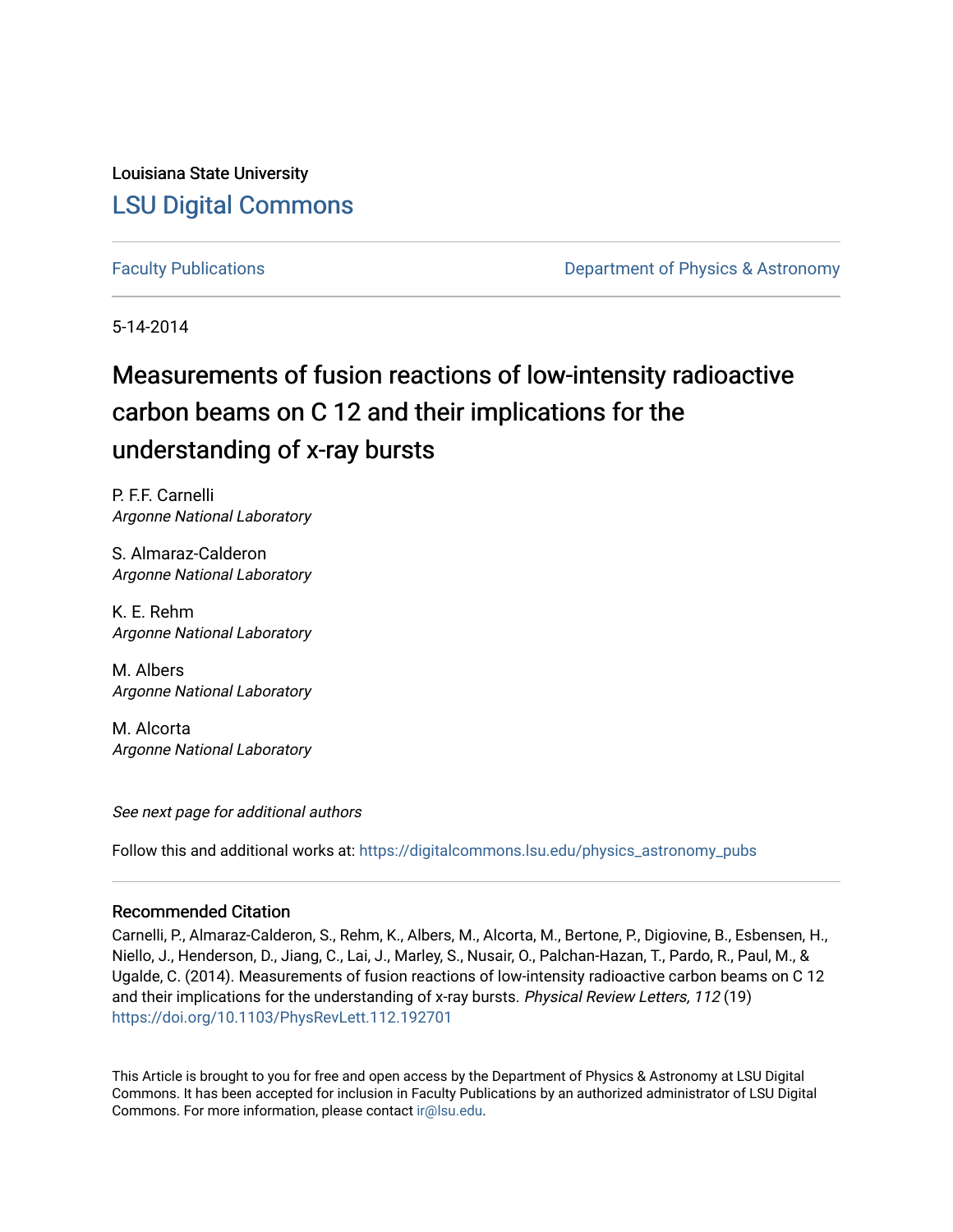## Authors

P. F.F. Carnelli, S. Almaraz-Calderon, K. E. Rehm, M. Albers, M. Alcorta, P. F. Bertone, B. Digiovine, H. Esbensen, J. O.Fernández Niello, D. Henderson, C. L. Jiang, J. Lai, S. T. Marley, O. Nusair, T. Palchan-Hazan, R. C. Pardo, M. Paul, and C. Ugalde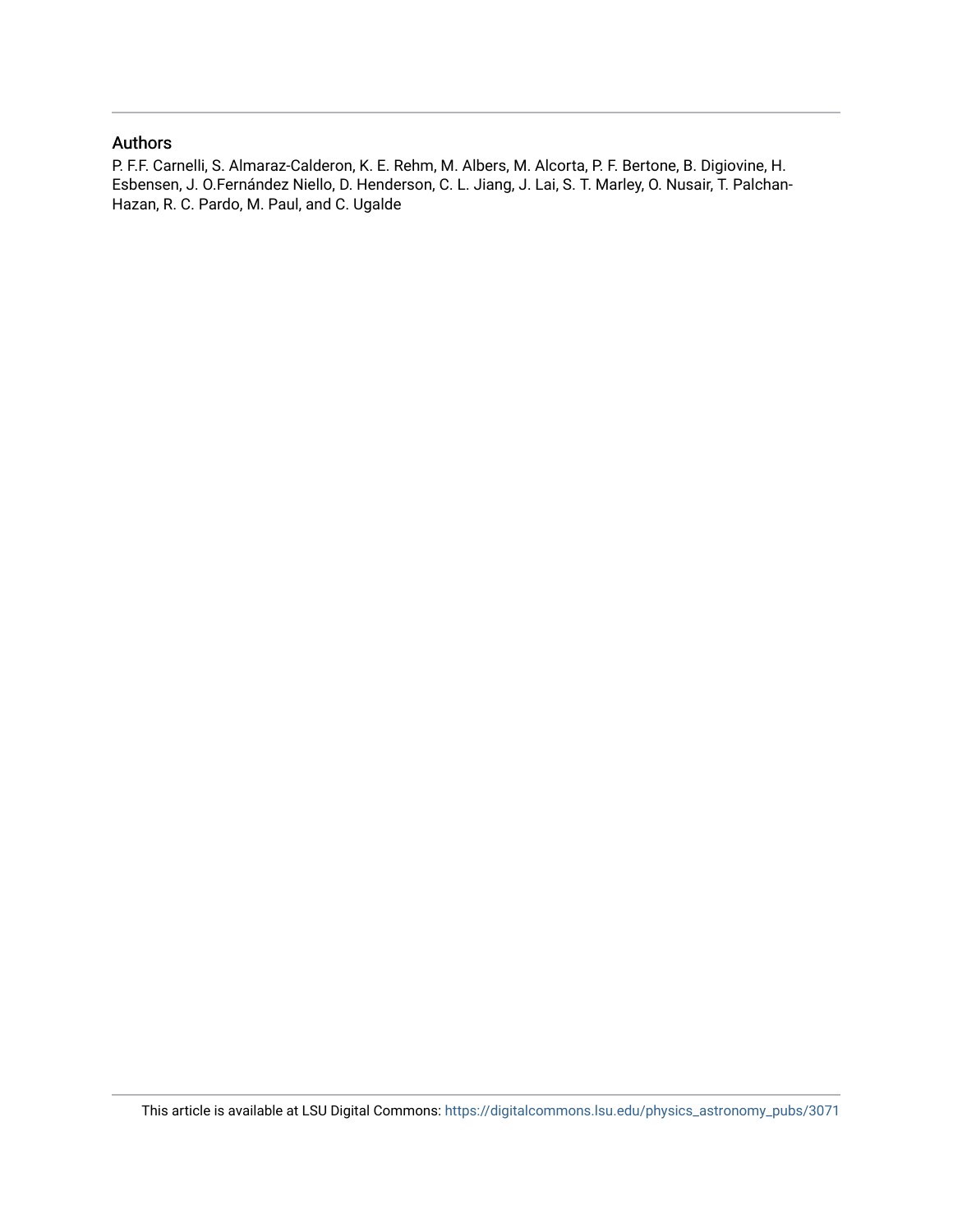## **Measurements of Fusion Cross Sections in the Systems**  $^{10,14,15}C + ^{12}C$  with a **Multi-sampling Ionization Chamber**

P. F. F. Carnelli,<sup>1,2,3</sup> S. Almaraz-Calderon,<sup>1</sup> K. E. Rehm,<sup>1</sup> M. Albers,<sup>1</sup> M. Alcorta,<sup>1,\*</sup> P. F.

Bertone,<sup>1,†</sup> B. Digiovine,<sup>1</sup> H. Esbensen,<sup>1</sup> J. O. Fernández Niello,<sup>2,4</sup> D. Henderson,<sup>1</sup> C. L. Jiang,<sup>1</sup> J.

Lai,<sup>5</sup> S. T. Marley,<sup>1,‡</sup> O. Nusair,<sup>1</sup> T. Palchan-Hazan,<sup>1</sup> R. C. Pardo,<sup>1</sup> M. Paul,<sup>6</sup> and C. Ugalde<sup>1</sup>

<sup>1</sup>*Physics Division, Argonne National Laboratory, Argonne, Illinois 60439, USA*

<sup>2</sup>Laboratorio Tandar, Comisión Nacional de Energía Atómica,

*B1650KNA San Mart´ın, Buenos Aires, Argentina* <sup>3</sup>*Consejo Nacional de Investigaciones Cient´ıficas y T´ecnicas, C1033AAJ Buenos Aires, Argentina*

<sup>4</sup>Escuela de Ciencia y Tecnología, Universidad de San Martín,

*B1650BWA San Mart´ın, Buenos Aires, Argentina*

<sup>5</sup>*Department of Physics and Astronomy, Louisiana State University, Baton Rouge, Louisiana 70803, USA*

<sup>6</sup>*Racah Institute of Physics, Hebrew University, Jerusalem, Israel, 91904*

(Dated: February 6, 2014)

The interaction between neutron-rich nuclei plays an important role for understanding the reaction mechanism of the fusion process as well as for the energy production through pycnonuclear reactions in the crust of neutron stars. We have performed the first measurements of the total fusion cross sections in the systems  $^{10,14,15}$ C +  $^{12}$ C using a new active target-detector system. In the energy region accessible with existing radioactive beams a good agreement between the experimental and theoretical cross sections is observed. This gives confidence in our ability to calculate fusion cross sections for systems which are outside the range of today's radioactive beam facilities.

PACS numbers: 25.60.Pj, 26.30.-k, 26.60.Gj Keywords:

Fusion reactions are central in our attempts to produce and study exotic nuclei away from the valley of stability. By bombarding targets with beams of heavy ions we have generated nuclei located at and beyond the proton-drip line and extended the periodic table towards new superheavy elements [1]. In all these experiments it is important to have a good understanding of the underlying reaction mechanism. For that reason a large number of heavy-ion induced fusion reactions have been studied during the last three decades. These studies have revealed that the underlying reaction dynamics is more complex than expected by just assuming the formation of a compound nucleus starting from a di-nuclear configuration at the interaction barrier. It was found that intrinsic excitations of the target or projectile can critically affect the fusion process, which led to the development of coupled-channels descriptions including inelastic and transfer channels. These coupled-channel effects were found to enhance the fusion cross section by several orders of magnitude at sub-barrier energies. Most of these studies have been performed using stable beams. The availability of radioactive beams has opened the possibility to also study fusion reactions induced by halo nuclei *i.e.* nuclei with weakly bound neutrons or protons, which can also lead to a considerable increase in the fusion probablity at low energies [2].

Fusion reactions also play an important role in nuclear astrophysics. The  ${}^{12}C + {}^{12}C$  fusion reaction is an important energy source during the late stages of stellar evolution and in stellar explosions such as type Ia supernovae and in X-ray bursts [3]. X-ray bursts, *i.e.* a sudden increase in X-ray intensity emitted by a neutron star, occur in binary systems when the neutron star accretes hydrogen and helium material from a companion 'donor' star. When enough material has been accumulated it ignites in a thermonuclear explosion converting the hydrogen and helium fuel into exotic proton-rich nuclei via the rapid proton capture (rp) process. Typical X-ray bursts have rise times between 1-10 sec and last about 10-100 sec and release about 10<sup>39</sup>−<sup>40</sup> ergs. The ashes from these thermonuclear explosions then move deeper into the 'ocean' of the neutron star where electron capture reactions can lead to a lowering of their atomic numbers. The resulting neutron-rich nuclei play a crucial role in the so-called superbursts which are thought to occur in the vicinity of the neutron star crust [4]. Although details of this process are still being debated, several calculations of fusion cross sections between neutron-rich carbon  $(^{24}C)$  $+$  <sup>24</sup>C), oxygen (<sup>24</sup>O + <sup>24</sup>O) and neon (<sup>40</sup>Ne + <sup>40</sup>Ne) nuclei have recently been published [5–7]. Most of the reactions included in these calculations are outside the range of our current experimental capabilities. A first experimental attempt has been made to study fusion reactions involving neutron-rich nuclei, using a <sup>20</sup>O beam from the SPIRAL facility for a measurement of the fusion cross section in the system  $^{20}$ O on  $^{12}$ C [8, 9]. Due to the detection system, however, only the cross sections associated with charged-particle emission could be extracted in this experiment.

Studies of fusion reactions with secondary ion beams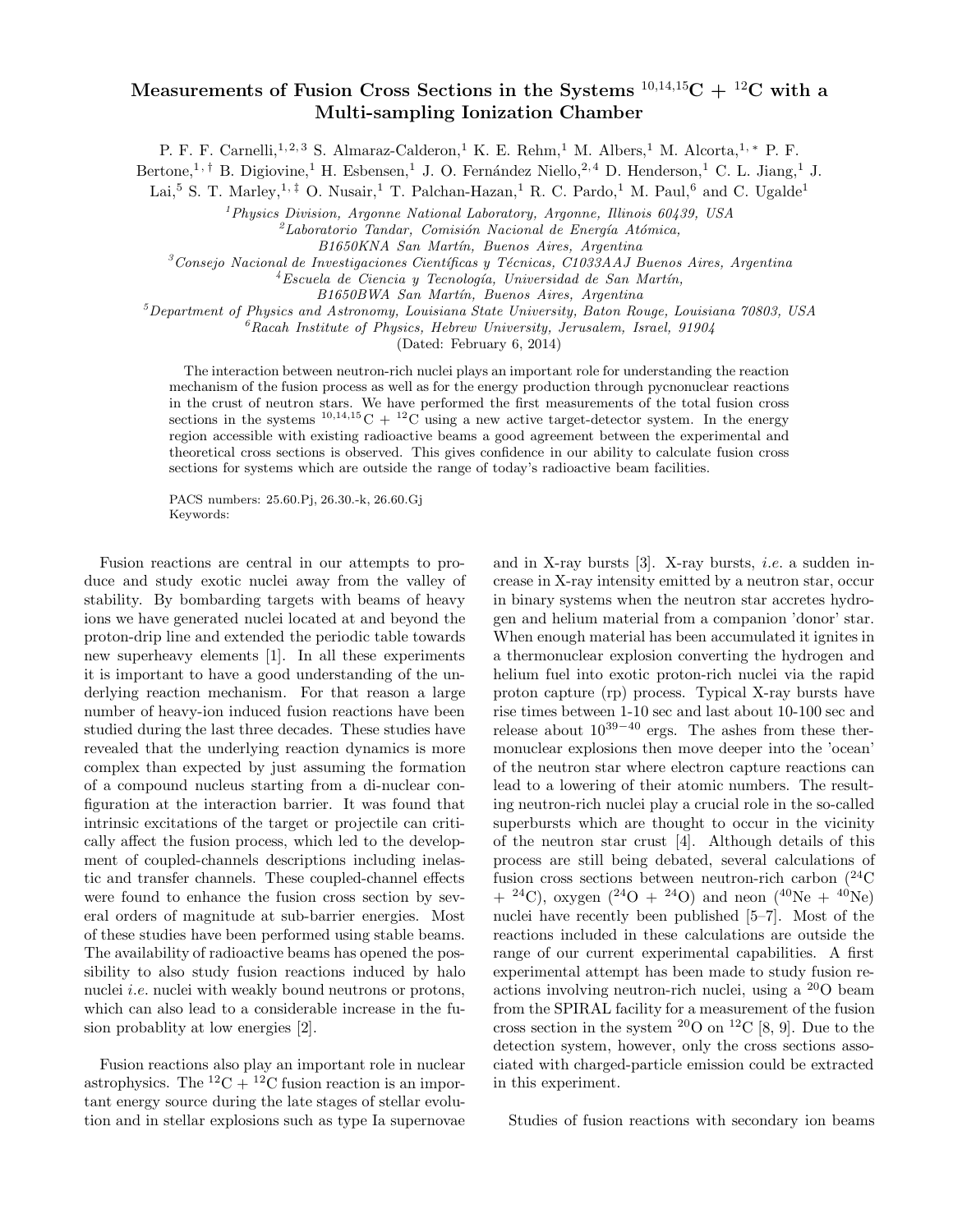suffer from low beam intensities available at today's radioactive beam facilities. In order to measure a range of an excitation function in one step, different techniques have been used in the past, such as bombarding a stack of target foils with low-intensity beams, followed by off-line measurements of the resulting radioactivities through  $\alpha, \beta$ , or  $\gamma$  counting [10, 11]. However, these techniques require reaction products with suitable properties (half lives, decay channels, *etc.*) and put severe restrictions on the experiments.

In this publication we describe the first measurement of the total fusion cross sections of  $^{10,14,15}C + ^{12}C$ , ranging from neutron-deficient  ${}^{10}$ C to 'neutron-rich'  ${}^{15}$ C using a new active target-detector system. The technique makes use of a so-called MUlti-Sampling Ionization Chamber (MUSIC) filled with  $CH_4$  gas serving both as target and counting gas. Multi-sampling ionization chambers have been used in the past in experiments with relativistic heavy ions [12, 13] and a similar detector was employed in a measurement of the  ${}^{8}$ Li( $\alpha$ ,n)<sup>11</sup>B reaction [14, 15]. To our knowledge this is the first application of this technique for measurements of fusion reactions with radioactive beams. The technique used in our experiment is similar to the one discussed in Ref. [14]. Details will be published in a separate paper [16].

The anode of the detector is subdivided into 18 strips as shown in the bottom part of Fig. 1. The two anode signals  $(E_0 \text{ and } E_{17})$  at the beginning and the end of the chamber were used as veto signals to eliminate events occurring in the entrance and exit windows. A radioactive beam, *e.g.*<sup>15</sup>C with an energy of 49 MeV, entering the ion chamber through a 1.45 mg/cm<sup>2</sup> Ti window experiences an energy loss in the gas volume at each of the 18 anode strips corresponding to about 1.4 MeV per strip at a  $CH_4$  pressure of 200 mbar, thus, sampling the C + C fusion reaction in the center-of-mass energy range  $E_1=18$  MeV to  $E_{16}=9$  MeV. The signals measured for these beam-like events are shown by the black traces in Fig. 1. A fusion reaction occuring in the gas volume at one of the anode strips (e.g. strip 4, see lower part of Fig. 1) is identified by beam-like energy losses in strip 0-3, followed by larger signals generated by the  $C + C$ evaporation residues in the following 3-5 strips and no signal in the remaining strips as indicated by the red lines in Fig. 1. In order to discriminate against elastic or inelastic scattering events, the anode strips 1-16 are subdivided into two parts (marked L and R in the lower part of Fig.1) which are used as a multiplicity filter. While beam-like or fusion events have multiplicity one (*i.e.* signals that occur either in the right or the left side of the anode strips), elastic and inelastic scattering produces multiplicity 2 events that can easily be rejected using the 'beam-right' and 'beam-left' information.

Beams of the short-lived isotopes <sup>10</sup>C ( $t_{1/2}$ =19.3 s) and <sup>15</sup>C( $t_{1/2}$ =2.45 s) were generated at the ATLAS accelerator with the In-Flight Technique using primary beams



FIG. 1: (Color online) Top: Energy loss signals from the Multi-Sampling Ionization Chamber (MUSIC) for various reactions induced by <sup>15</sup>C and <sup>15</sup>N particles. Black: Energy-loss signals measured in the 18 strips for <sup>15</sup>C beam particles passing through the MUSIC detector. Red: Energy-loss values measured for evaporation residues (ER) produced by  ${}^{15}C$  particles in anode strip 4. Green: Energy-loss values measured for evaporation residues produced by  $15N$  particles in anode strip 10. Bottom: Schematic of the anode structure. See text for details.

of <sup>10</sup>B and <sup>14</sup>C and the inverse reactions <sup>1</sup>H(<sup>10</sup>B,<sup>10</sup>C)n and  ${}^{2}H({}^{14}C,{}^{15}C){}^{1}H$ , respectively. The beams were transported to the MUSIC detector through a 26◦ bending magnet and a RF sweeper system which eliminated most of the scattered primary beam particles. Details of the In-Flight Technique can be found in Ref. [17]. For the production of a <sup>14</sup>C beam  $(t_{1/2}=5730 \text{ y})$  a <sup>14</sup>C sample was mounted in the negative-ion sputter source of the tandem accelerator at Argonne National Laboratory. The energy of the carbon beams was typically between 40-50 MeV.

Besides the low intensities, the beam purity is another difficulty in experiments with radioactive beams since they are produced via two-step processes. While for the production of a  ${}^{15}C^{6+}$  beam via the  ${}^{2}H({}^{14}C,{}^{15}C)p$  reaction, interferences from the primary  $14C^{6+}$  particles can be reduced using a RF sweeper, the contributions from  $15N^{6+}$  particles from the  $^{2}H(^{14}C,^{15}N)n$  reaction cannot be eliminated. However, the higher energy loss of the  $^{15}N$ particles in the MUSIC detector prior to the fusion event (see green curves in Fig. 1) allowed us to separate events from <sup>15</sup>N-induced fusion reactions. In addition, the timing signal from the cathode has been used to eliminate events caused by beam contaminants from the production beam, which arrive at different times at the detector. In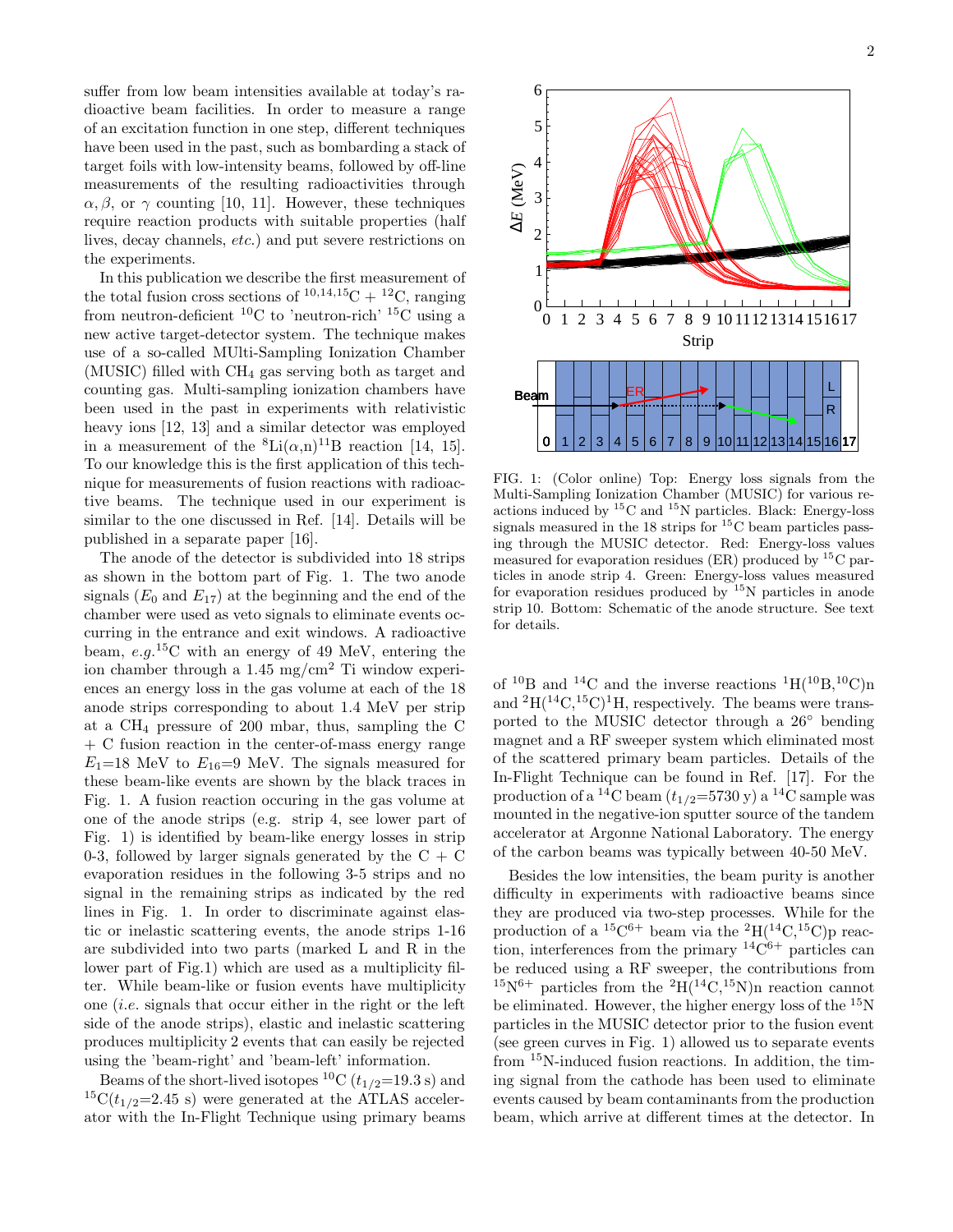order to eliminate pileup in the ionization chamber, the beam was pulsed with a repetition time of 8 *µ*sec which was long enough to allow the electrons generated in the ion chamber to drift to the Frisch grid. The response of the MUSIC detector to these various reactions was tested using Monte Carlo simulations and found to be in good agreement with the experimental data shown in Fig. 1.

The energy loss of carbon ions in methane and the entrance and exit windows was determined using wellcollimated carbon beams with known energies passing through the MUSIC detector. The detector was filled with CH<sub>4</sub> at different pressures and the transmitted carbon ions were detected in a magnetic spectrograph located after the ion chamber. A comparison of the experimental energies with various energy-loss tables from the literature [18, 19] showed that the best agreement was obtained with the tables from Ref. [19]. This allowed us to determine the average energy of the incident beams in the middle of each anode strip.

An advantage of a multi-sampling ionization chamber for measurements of fusion reactions is the good absolute beam normalization. With traditional techniques each measurement at a given energy has to be normalized with a monitor detector to the individual beam dose which can introduce additional (statistical and systematic) uncertainties. In this new approach the beam dose is the same for all anode strips (i.e. all energies) and the number of incident beam particles is measured under the same conditions as the fusion events.

In order to test this new active target system we have re-measured the fusion cross sections of the stable systems  $12,13C + 12C$  for which high-precision data can be found in the literature [20, 21]. To simulate the intensities expected in experiments with radioactive beams and to ensure that there was only one particle in each beam pulse, the <sup>12</sup>,<sup>13</sup>C beam intensities were reduced to rates of about  $5x10^3$  particles/sec. The running time for each beam-target combination in these experiments was about 18 hours. In a second step we measured the fusion between beams of the radioactive ions  $^{10,14,15}\mathrm{C}$  and  $^{12}\mathrm{C}$  at energies around the Coulomb barrier. These data were then used to test the ability of theoretical calculations to reproduce the experimental results.

The fusion cross sections for  $^{10,12,13,14,15}$ C on  $^{12}$ C converted into astrophysical S factors are shown by the solid points in Fig. 2. The solid lines are calculations by Yakovlev *et al.* [6] which are based on tunneling calculations using the Sao Paulo potential. The red circles are S factors for the systems  $12,13C + 12C$  for which data in the energy range from about 3 to 30 MeV are available [20, 21]. Also shown are the theoretical predictions for the system  $^{19}C + ^{12}C$  which is the heaviest carbon isotope that is predicted to be available at the next generation FRIB facility with beam intensities exceeding 10<sup>3</sup> particles/sec. A very good agreement of our data with the earlier measurements of Ref. [20, 21] for  $^{12,13}$ C is

3



FIG. 2: (Color online) Solid points: Experimental data for the S factors in the fusion reactions  $^{10,12,13,14,15}$ C +  $^{12}$ C as measured with the MUSIC detector. Open circles: Experimental data for  $^{12,13}$ C +  $^{12}$ C from Refs. [20, 21]. Solid lines: Theoretical S factors for the systems  $^{10,12,13,14,15}$ C +  $12$ C taken from the calculations of Yakovlev *et al.* [6]. Dashed line: Theoretical S-factor for the system  $^{19}C + ^{12}C$ .

observed. The energy dependence of the data is also well described by the predictions of Yakovlev et al. [6] especially in the energy range  $E_{cm} \leq 14$  MeV. At the highest energies shown in Fig. 2 deviations between theory and experiment can be seen.

To show this in more detail we have plotted in the top part of Fig. 3 the fusion cross section for the systems  $10,12,13,14,15C + 12C$  (red points) measured in this experiment, averaged over the energy range  $E_{cm}$ =14-17 MeV as a function of the neutron excess N-Z. Also shown are the fusion cross sections for the stable isotopes  $^{12,13}$ C (red circles),  $^{14,15}N$  (triangles) and  $^{16,17,18}O$  (squares) +  $12C$  taken from Ref. [20]. No other cross section data for fusion with radioactive carbon isotopes are available in this energy range. The data are plotted as reduced cross sections, defined as  $\sigma_{reduced} = \sigma/(\pi R^2)$ , where  $R = 1.2(A_P^{1/3} + A_T^{1/3})$  and  $A_P$  and  $A_T$  are the masses of projectile and target, respectively. This conversion takes standard geometrical size effects into account. Nevertheless the fusion cross sections for the carbon isotopes experience an additional  $20\%$  increase going from  ${}^{10}$ C to <sup>15</sup>C. A similar increase is observed for fusion of <sup>12</sup>C with the neighboring stable nitrogen and oxygen isotopes. For these elements, however, the increase occurs in one step going from the  $N - Z = 0$  to the  $N - Z = 1$  isotopes.

A comparison between theoretical and experimental fusion cross sections for  $^{10,12,13,14,15}$ C +  $^{12}$ C is shown in the lower part of Fig. 3. The solid line is the pre-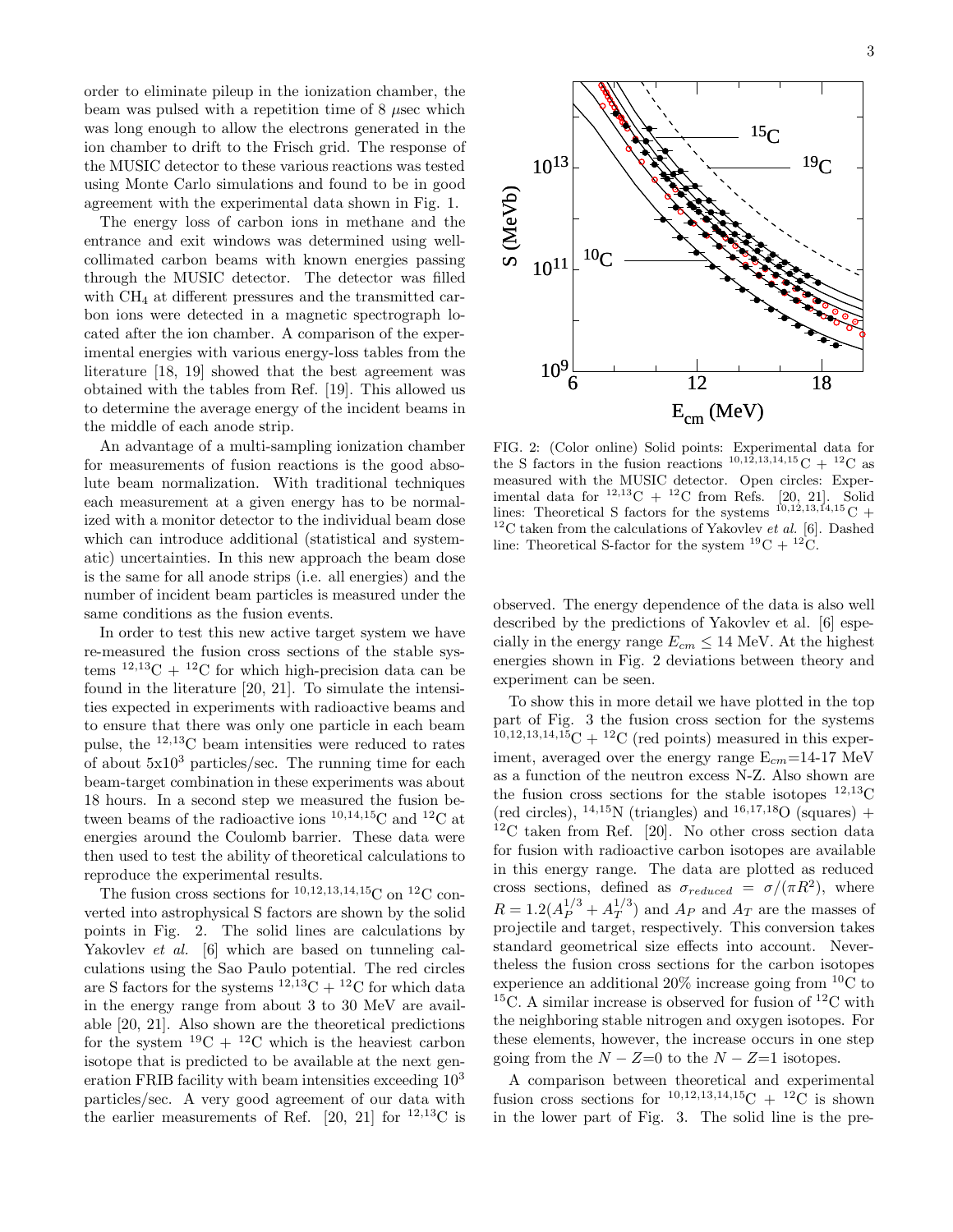

FIG. 3: (Color Online) (a) Solid points: Reduced cross sections (see text for details) averaged in the energy range  $E_{cm}$ =14-17 MeV for the fusion reactions  $^{10,12,13,14,15}C + ^{12}C$ as measured with the MUSIC detector and plotted as function of the neutron excess  $N - Z$ . Open symbols: Experimental data for <sup>12,13</sup>C + <sup>12</sup>C (red circles), <sup>14,15</sup>N + <sup>12</sup>C (green triangles) and  $^{16,17,18}$ O +  $^{12}$ C (blue squares) from Ref. [20]. (b) Comparison of the experimental averaged cross sections for  $^{10,12,13,14,15}$ C +  $^{12}$ C (circles) with theoretical predictions: solid line: cross- sections prediction taken from the calculations of Yakovlev *et al.* [6], dashed line: cross section predicted by coupled-channel calculations from Ref. [24], dotted line: cross section predicted by TDHF calculations [23].

diction of Yakovlev et al. [6], which in the mass range  ${}^{12}C$ - ${}^{15}C$  agrees with the data to better than 4%, but overpredicts the cross sections for  ${}^{10}C + {}^{12}C$  by about 13%. The dashed line is the prediction of coupled-channel calculations by Esbensen et al. [24] which include couplings to one- and two-phonon excitations as well as mutual quadrupole and octupole excitations in projectile and target. These cross sections are also in good agreement (better than 10%) for all carbon isotopes (including <sup>10</sup>C) with a somewhat shallower slope of  $\sigma_{av}$  towards the heavier carbon isotopes. The dotted curve for <sup>12,13,14</sup>C ( $N - Z = 0,1,2$ ) is the result of a TDHF calculation from Umar et al. [23]. These values are generally

4

larger than the experimental cross sections, due to the fact that TDHF calculations describe the sum of fusion and transfer channels.

It has been argued that the dynamics of the neutronrich skin might lead to an enhancement of the fusion cross sections [25]. While this has been found e.g. in the fusion of  ${}^{15}C + {}^{232}Th$  [26] at energies in the vicinity of the Coulomb barrier, no effect has been seen in the interaction cross sections obtained from high-energy C + C scattering of Ref. [27].

The good agreement between theoretical predictions and experimental data is very encouraging. Fusion reactions occurring in the crust of neutron stars such as  $^{24}$ C +  $^{24}$ C will remain outside of our experimental capabilities for the foreseeable future. Comparisons between theory and experiment like the one presented here allow us to calibrate the calculations for cases that can not be studied in the laboratory.

In summary, we have performed the first measurements of the fusion cross sections between  ${}^{12}$ C and the radioactive isotopes of <sup>10</sup>,14,<sup>15</sup>C and compared their systematic behavior as a function of neutron number with neighboring systems and with different kinds of calculations. The measurements were performed with a new, high-efficiency technique using a multi-sampling ionization chamber with a segmented anode which allows us to determine in a single measurement a large part of the excitation function, thus, eliminating difficulties with the relative normalization of the cross sections. Test experiments with stable  $^{12,13}$ C beams are in excellent agreement with data from the literature. The measured cross sections are of interest to nuclear astrophysics where in the crust of accreting neutron stars neutron-rich isotopes are thought to undergo pycnonuclear fusion reactions. A comparison between the data and theoretical calculations have shown a good agreement with tunneling calculations using the Sao Paulo potential and with coupled-channels calculations if couplings to two-phonon excitations are included. The high efficiency of this active detector system will allow future measurements with even more neutronrich isotopes. By using other gases (e.g.  ${}^{4}$ He,  ${}^{13}$ CH<sub>4</sub>, Ne, Ar, Kr) excitation functions of other reactions involving radioactive beams can be measured as well.

We want to thank S. Umar for providing us with the TDHF cross sections in tabulated form. This work was supported by the US Department of Energy, Office of Nuclear Physics under contract No. DE-AC02-06CH11357, the Consejo Nacional de Investigaciones Científicas y Técnicas (CONICET), Argentina and the Universidad Nacional de San Martín Grant SJ10/39.

<sup>∗</sup> Present address: TRIUMF, Vancouver, British Columbia, VGT 2A3, Canada